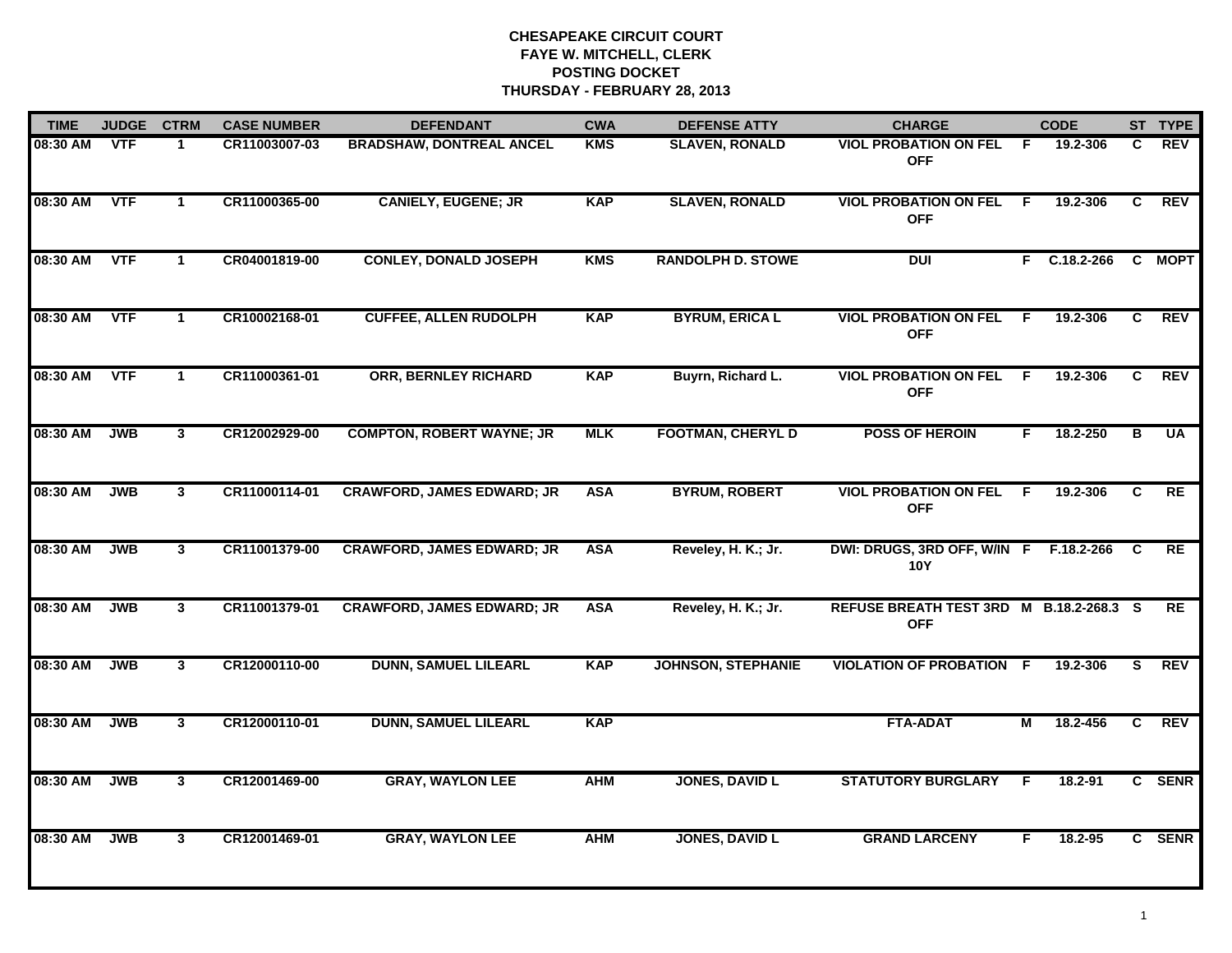| <b>TIME</b> | <b>JUDGE</b> | <b>CTRM</b>    | <b>CASE NUMBER</b> | <b>DEFENDANT</b>                    | <b>CWA</b> | <b>DEFENSE ATTY</b>       | <b>CHARGE</b>                                                      |    | <b>CODE</b> |    | ST TYPE       |
|-------------|--------------|----------------|--------------------|-------------------------------------|------------|---------------------------|--------------------------------------------------------------------|----|-------------|----|---------------|
| 08:30 AM    | <b>JWB</b>   | 3              | CR12001961-00      | <b>GRAY, WAYLON LEE</b>             | AHM        | <b>TITTER, JENNIFER</b>   | <b>ENTER IN DAYTIME &amp;</b><br><b>CONCEAL</b>                    | F. | 18.2-91     |    | C SENR        |
| 08:30 AM    | <b>JWB</b>   | $\mathbf{3}$   | CR12001961-01      | <b>GRAY, WAYLON LEE</b>             | <b>AHM</b> | <b>TITTER, JENNIFER</b>   | <b>GRAND LARCENY</b>                                               | F. | 18.2-95     |    | C SENR        |
| 08:30 AM    | <b>JWB</b>   | $\mathbf{3}$   | CR11000408-03      | <b>HAIRSTON, ELSIE MARIE</b>        | <b>WHC</b> | <b>PASS, STEPHANIE P</b>  | <b>PROBATION VIOLATION</b>                                         | F. | 19.2-306    | B  | <b>REV</b>    |
| 08:30 AM    | <b>JWB</b>   | $\mathbf{3}$   | CR12000422-01      | <b>HAIRSTON, ELSIE MARIE</b>        | <b>WHC</b> | <b>PASS, STEPHANIE P</b>  | PRISONER NOT REPORT TO M<br><b>JAIL</b>                            |    | 53.1-131.1  | В  | <b>CAP</b>    |
| 08:30 AM    | <b>JWB</b>   | $\mathbf{3}$   | CR12000422-03      | <b>HAIRSTON, ELSIE MARIE</b>        |            |                           | <b>VIOL PROBATION ON FEL</b><br><b>OFF</b>                         | F. | 19.2-306    | C. | AC            |
| 08:30 AM    | <b>JWB</b>   | $\mathbf{3}$   | CR12000422-03      | <b>HAIRSTON, ELSIE MARIE</b>        |            |                           | <b>VIOL PROBATION ON FEL F</b><br><b>OFF</b>                       |    | 19.2-306    | C. | <b>REV</b>    |
| 08:30 AM    | <b>JWB</b>   | $\mathbf{3}$   | CR11003021-00      | <b>JALILLIAN, JASON CHRISTOPHER</b> | <b>CRG</b> | <b>JOHNSON, STEPHANIE</b> | <b>VIOL PROBATION ON FEL</b><br><b>OFF</b>                         | F. | 19.2-306    |    | C MOPT        |
| 08:30 AM    | <b>EPG</b>   | 4              | CR11000013-02      | <b>BARTON, BARBARA ANN</b>          | <b>KAR</b> | Buyrn, Richard L.         | <b>VIOL PROBATION ON FEL</b><br><b>OFF</b>                         | E  | 19.2-306    | C. | <b>REV</b>    |
| 08:30 AM    | <b>EPG</b>   | 4              | CR11002099-01      | <b>CROWDER, HAROLD KEITH</b>        | <b>ASA</b> | <b>BYRUM, ERICA L</b>     | <b>VIOL PROBATION ON FEL</b><br><b>OFF</b>                         | F. | 19.2-306    | C. | <b>REV</b>    |
| 08:30 AM    | <b>EPG</b>   | 4              | CR11002603-00      | <b>GALLOP, WESLEY THOMAS</b>        | <b>DJH</b> | <b>SR</b>                 | HELMS, MICHELLE MORDUE; MANUF/DISTRB SCH I/ II 2ND F<br><b>OFF</b> |    | 18.2-248    | B  | <b>MOT</b>    |
| 08:30 AM    | <b>EPG</b>   | 4              | CR11002603-00      | <b>GALLOP, WESLEY THOMAS</b>        | <b>DJH</b> | <b>SR</b>                 | HELMS, MICHELLE MORDUE; MANUF/DISTRB SCH I/ II 2ND F<br><b>OFF</b> |    | 18.2-248    |    | <b>B</b> SENR |
| 08:30 AM    | <b>EPG</b>   | $\overline{4}$ | CR12002516-00      | <b>PFLEGER, KEITH ERNEST; JR</b>    | <b>KMS</b> | Taylor, Matthew T.; Sr.   | <b>POSS HEROIN</b>                                                 | F. | 18.2-250    |    | <b>B</b> SENR |
| 08:30 AM    | <b>MATA</b>  | 5              | CR11002351-00      | <b>GEE, MARTARIO DONTA</b>          | <b>CRG</b> | Stowe, Randolph D         | <b>VIOL PROBATION ON FEL</b><br><b>OFF</b>                         | F  | 19.2-306    | C. | <b>REV</b>    |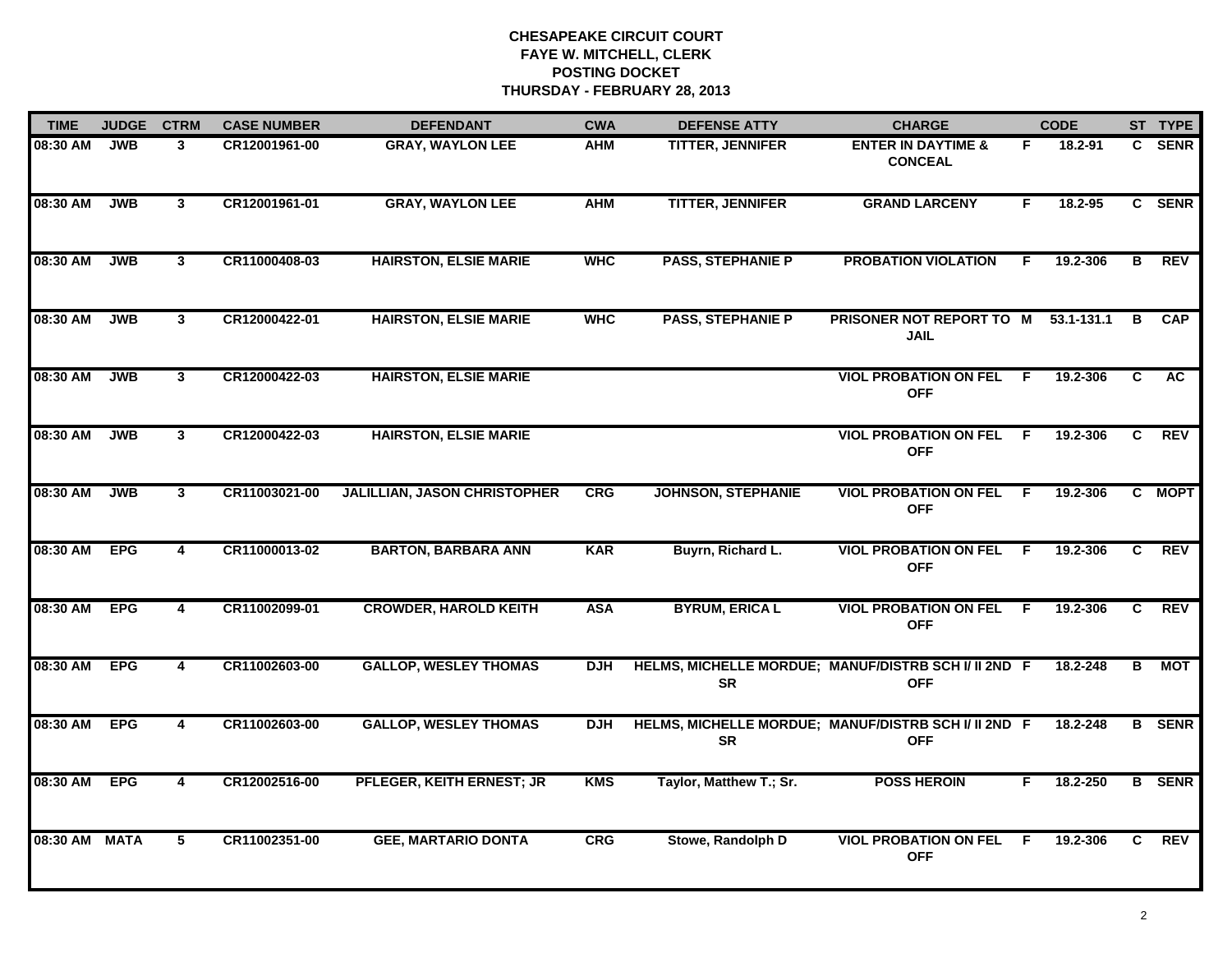| <b>TIME</b> | <b>JUDGE</b> | <b>CTRM</b>    | <b>CASE NUMBER</b> | <b>DEFENDANT</b>               | <b>CWA</b> | <b>DEFENSE ATTY</b>     | <b>CHARGE</b>                                |    | <b>CODE</b> |    | ST TYPE         |
|-------------|--------------|----------------|--------------------|--------------------------------|------------|-------------------------|----------------------------------------------|----|-------------|----|-----------------|
| 08:30 AM    | <b>MATA</b>  | 5              | CR11001388-01      | <b>HURST, GARY MICHAEL; JR</b> | <b>CRG</b> | Stowe, Randolph D       | <b>PROBATION VIOLATION</b>                   | F. | 19.2-306    | C. | <b>REV</b>      |
| 08:30 AM    | <b>MATA</b>  | 5              | CR12003150-00      | <b>MORRISON, STEVEN ALEN</b>   | <b>CRG</b> |                         | <b>VIOL PROBATION ON FEL</b><br><b>OFF</b>   | F. | 19.2-306    | C  | <b>REV</b>      |
| 08:30 AM    | <b>MATA</b>  | 5              | CR12003259-00      | <b>SANTANA, ROBERT FRANCIS</b> | CRG        | <b>ANDREWS, MARK</b>    | <b>VIOL PROBATION ON FEL</b><br><b>OFF</b>   | F  | 19.2-306    | C  | <b>REV</b>      |
| 08:30 AM    | <b>RDS</b>   | 6              | CR13000239-00      | <b>ANDERSON, PAUL EUGENE</b>   | <b>KAR</b> | <b>BYRUM, ERICA L</b>   | <b>VIOL PROBATION ON FEL</b><br><b>OFF</b>   | E  | 19.2-306    | C  | <b>REV</b>      |
| 08:30 AM    | <b>RDS</b>   | 6              | CR11002876-00      | <b>CORSO, NANCY JOE</b>        | <b>KAR</b> | Winn, A. Robinson       | POSS SCH I OR II CONT SUB F                  |    | 18.2-250    | в  | $\overline{DD}$ |
| 08:30 AM    | <b>RDS</b>   | 6              | CR11002876-01      | <b>CORSO, NANCY JOE</b>        | <b>KAR</b> | Winn, A Robinson        | <b>DISOBEY JUDGEMENT;</b><br><b>CONTEMPT</b> | М  | 18.2-456    | C  | <b>CAP</b>      |
| 08:30 AM    | <b>RDS</b>   | 6              | CR12002389-00      | <b>HULL, JOSHUA M</b>          | <b>KAP</b> | <b>BARLOW, JASON</b>    | <b>GRAND LARCENY</b>                         | F. | 18.2-95     |    | C SENR          |
| 08:30 AM    | <b>RDS</b>   | 6              | CR11001156-02      | <b>HULL, JOSHUA MARK</b>       | <b>KAP</b> | <b>BARLOW, JASON A</b>  | <b>VIOL PROBATION ON FEL</b><br><b>OFF</b>   | F. | 19.2-306    | C. | <b>REV</b>      |
| 08:30 AM    | <b>RDS</b>   | 6              | CR08004491-00      | <b>THARP, MARY ELISE</b>       | <b>KAR</b> | <b>WINN, A ROBINSON</b> | POSSESS SCHEDULE I OR II F<br><b>CONT</b>    |    | 18.2-250    | в  | <b>DD</b>       |
| 08:30 AM    | <b>RDS</b>   | 6              | CR08C04491-01      | <b>THARP, MARY ELISE</b>       | <b>KAR</b> | <b>SLAVEN, RONALD</b>   | <b>FAIL TO APPEAR;</b><br><b>CONTEMPT</b>    | М  | 18.2-456    | C  | <b>CAP</b>      |
| 08:30 AM    | <b>RDS</b>   | 6              | CR12000669-00      | <b>WHITEHURST, CINDY LYNN</b>  | <b>ASA</b> | <b>KARLE, KIMBERLY</b>  | <b>DISTRIBUTE COCAINE - 3RD F</b><br>$+$ OFF |    | 18.2-248    |    | C SENR          |
| 09:30 AM    | <b>RDS</b>   | $\mathbf{2}$   | CR11000475-02      | <b>EAST, ASHLEY NICOLE</b>     |            |                         | <b>VIOL PROBATION ON FEL</b><br><b>OFF</b>   | F. | 19.2-306    |    | C ADAT          |
| 09:30 AM    | <b>RDS</b>   | $\overline{2}$ | CR11000374-02      | <b>EAST, ASHLEY NICOLE</b>     |            |                         | <b>VIOL PROBATION ON FEL</b><br><b>OFF</b>   | F  | 19.2-306    |    | C ADAT          |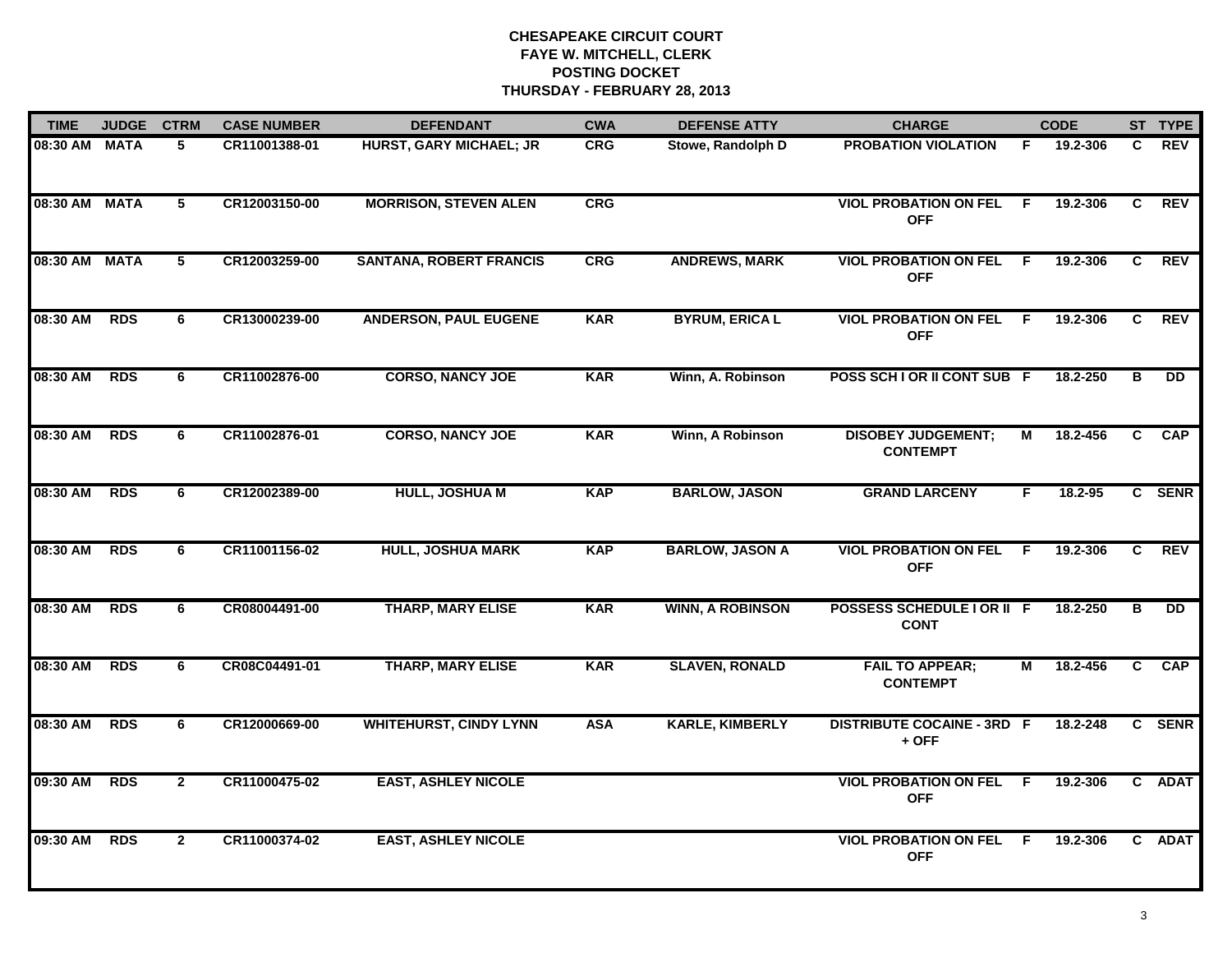| <b>TIME</b> | <b>JUDGE</b> | <b>CTRM</b>    | <b>CASE NUMBER</b> | <b>DEFENDANT</b>              | <b>CWA</b> | <b>DEFENSE ATTY</b>     | <b>CHARGE</b>                                         |    | <b>CODE</b>           | ST TYPE         |
|-------------|--------------|----------------|--------------------|-------------------------------|------------|-------------------------|-------------------------------------------------------|----|-----------------------|-----------------|
| 09:30 AM    | <b>RDS</b>   | $\overline{2}$ | CR12000091-01      | <b>EAST, ASHLEY NICOLE</b>    |            |                         | <b>VIOL PROBATION ON FEL</b><br><b>OFF</b>            | F. | 19.2-306              | C ADAT          |
| 09:30 AM    | <b>RDS</b>   | $\overline{2}$ | CR12002570-01      | <b>JOHNS, APRIL D</b>         |            |                         | <b>FTC-ASAP</b>                                       | M  | 18.2-456              | SC              |
| 09:30 AM    | <b>RDS</b>   | $\mathbf{2}$   | CR12002789-01      | <b>LONAS, JESSICA R</b>       |            |                         | <b>FTC-ASAP</b>                                       | Μ  | 18.2-456              | SC              |
| 09:30 AM    | <b>RDS</b>   | $\overline{2}$ | CR13000401-00      | <b>O'HAGAN, SHAWN</b>         |            |                         | FTA-WITNESS SHOW CAUSE M                              |    | 18.2-456              | <b>WSC</b>      |
| 09:30 AM    | <b>RDS</b>   | $\overline{2}$ | CR12002236-01      | <b>SPELLER, GREG E</b>        |            |                         | <b>FTC-ASAP</b>                                       | М  | 18.2-456              | $\overline{sc}$ |
| 10:00 AM    | <b>VTF</b>   | $\mathbf 1$    | CR12003249-01      | <b>ADAMS, THOMAS WADE</b>     | <b>ASA</b> | <b>BALES, PATRICK</b>   | REFUSED BLOOD/BREATH M 18.2-268.3<br><b>TEST</b>      |    |                       | S TRYL          |
| 10:00 AM    | <b>VTF</b>   | $\overline{1}$ | CR12003249-00      | <b>ADAMS, THOMAS WAYNE</b>    | <b>ASA</b> | <b>BALES, PATRICK</b>   | <b>DUI 1ST</b>                                        |    | M A.18.2-266          | <b>B</b> TRYL   |
| 10:00 AM    | <b>VTF</b>   | $\mathbf{1}$   | CR13000187-00      | <b>BURRUS, ALIVIA PATRISE</b> | <b>ASA</b> | <b>CRONIN, ERIC T</b>   | <b>GRAND LARCENY</b>                                  | F  | $18.2 - 95$           | C PLEA          |
| 10:00 AM    | <b>VTF</b>   | $\mathbf{1}$   | CR13000143-00      | <b>CHANDLER, BARRY G</b>      | <b>ASA</b> | <b>GIVANDO, STEPHEN</b> | <b>DUI 3RD</b>                                        |    | $F$ C.18.2-266        | C TRYL          |
| 10:00 AM    | <b>VTF</b>   | $\mathbf 1$    | CR13000143-01      | <b>CHANDLER, BARRY G</b>      | <b>ASA</b> | <b>GIVANDO, STEPHEN</b> | <b>REFUSAL 3RD</b>                                    |    | M B.18.2-268.3 C TRYL |                 |
| 10:00 AM    | <b>VTF</b>   | $\mathbf 1$    | CR13000143-02      | <b>CHANDLER, BARRY GLENN</b>  | <b>ASA</b> | Givando, Stephen P      | <b>DRIV W/REVOK LIC,</b><br><b>DWI/MANSL</b>          | F. | 46.2-391              | C TRYL          |
| 10:00 AM    | <b>JWB</b>   | $\mathbf{3}$   | CR13000261-00      | <b>BOYD, EARL E</b>           | <b>KMS</b> | <b>TAYLOR, MATTHEW</b>  | VIOL SEX OFFNDR FAIL TO F 18.2-472.1<br><b>REGIST</b> |    |                       | C TRYL          |
| 10:00 AM    | <b>JWB</b>   | $\mathbf{3}$   | CR13000261-01      | <b>BOYD, EARL E</b>           | KMS        | <b>TAYLOR, MATTHEW</b>  | VIOL SEX OFFNDR FAIL TO F 18.2-472.1<br><b>REGIST</b> |    |                       | C TRYL          |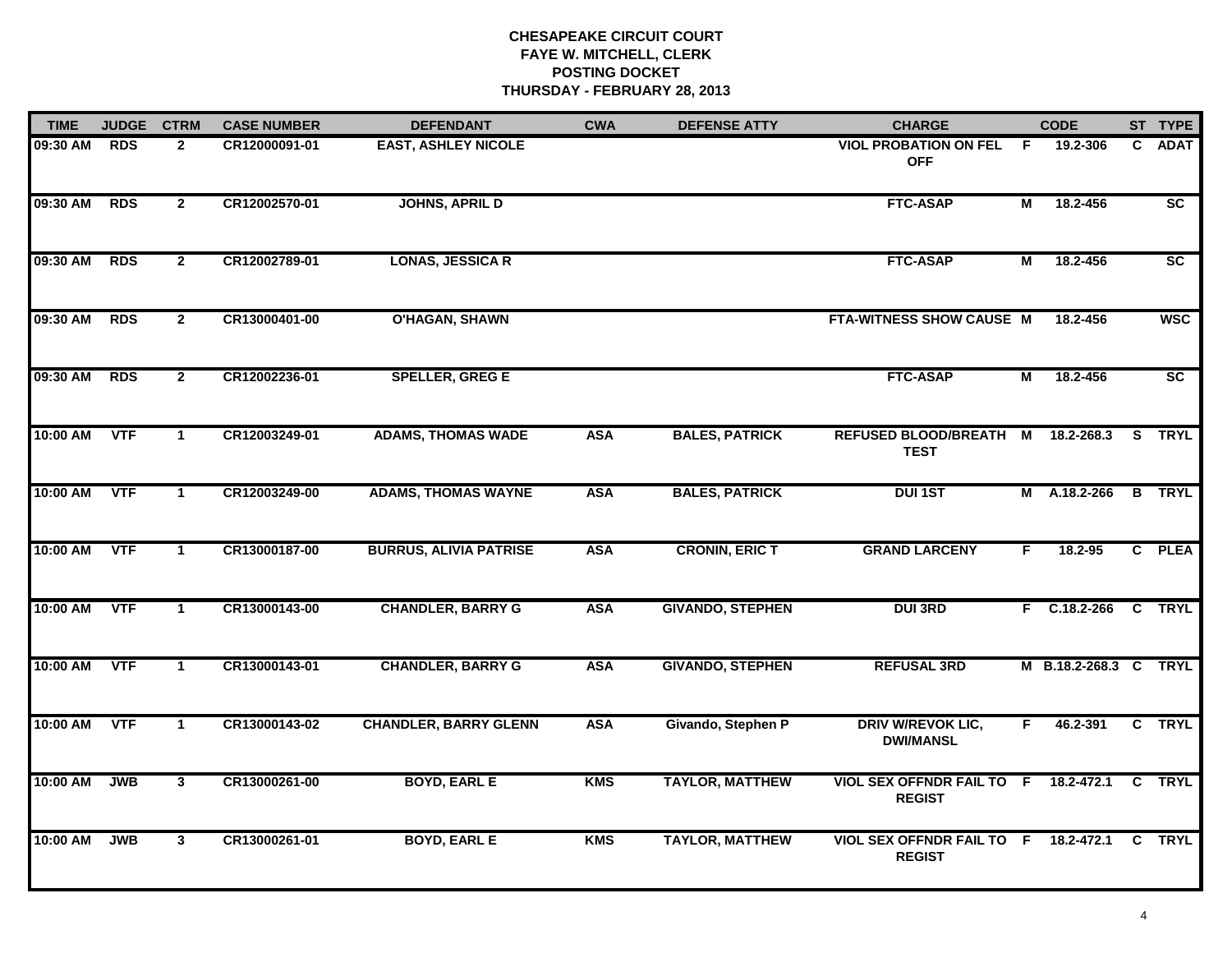| <b>TIME</b> | <b>JUDGE</b> | <b>CTRM</b>    | <b>CASE NUMBER</b> | <b>DEFENDANT</b>                 | <b>CWA</b>  | <b>DEFENSE ATTY</b>         | <b>CHARGE</b>                                 |    | <b>CODE</b>   |              | ST TYPE     |
|-------------|--------------|----------------|--------------------|----------------------------------|-------------|-----------------------------|-----------------------------------------------|----|---------------|--------------|-------------|
| 10:00 AM    | <b>JWB</b>   | 3              | CR13000127-00      | <b>ELLIS, BRANDON G</b>          | <b>MSI</b>  | <b>PLUMLEE, C ERIC</b>      | <b>PWID OXYCONTIN</b>                         | F. | 18.2-248      |              | C TRYL      |
| 10:00 AM    | <b>JWB</b>   | $\mathbf{3}$   | CR13000127-01      | <b>ELLIS, BRANDON GAIGE</b>      | <b>MSI</b>  | <b>PLUMLEE, C ERIC</b>      | <b>CONTRIB TO DELIQ OF</b><br><b>MINOR</b>    | М  | 18.2-371      |              | C TRYL      |
| 10:00 AM    | <b>JWB</b>   | 3 <sup>1</sup> | CR12000819-00      | <b>FAULCON, BRIAN WESLEY</b>     | <b>WHC</b>  | <b>MASSIE, MICHAEL</b>      | <b>ROBBERY</b>                                | F. | 18.2-58       | B            | C.          |
| 10:00 AM    | <b>JWB</b>   | 3              | CR12000819-01      | <b>FAULCON, BRIAN WESLEY</b>     | <b>WHC</b>  | <b>MASSIE, MICHAEL</b>      | <b>USE DISPLAY F/ARM</b><br><b>COMMIT ROB</b> | F. | $18.2 - 53.1$ | в            | C           |
| 10:00 AM    | <b>JWB</b>   | 3              | CR13000087-00      | <b>GLANVILLE, CHARLES F; II</b>  | <b>KMS</b>  | Jones, David L              | <b>ROBBERY</b>                                | F. | 18.2-58       |              | C PLEA      |
| 10:00 AM    | <b>JWB</b>   | 3              | CR13000087-01      | <b>GLANVILLE, CHARLES F; II</b>  | <b>KMS</b>  | Jones, David L              | <b>ROBBERY</b>                                | F. | 18.2-58       |              | C PLEA      |
| 10:00 AM    | JWB          | $\mathbf{3}$   | CR13000087-02      | <b>GLANVILLE, CHARLES F; II</b>  | <b>KMS</b>  | Jones, David L              | <b>USE DISPLAY F/ARM</b>                      | F. | $18.2 - 53.1$ | C.           | <b>PLEA</b> |
| 10:00 AM    | <b>JWB</b>   | $\mathbf{3}$   | CR13000087-03      | <b>GLANVILLE, CHARLES F; II</b>  | <b>KMS</b>  | Jones, David L              | <b>POSS HEROIN</b>                            | F. | 18.2-250      |              | C PLEA      |
| 10:00 AM    | <b>JWB</b>   | 3 <sup>1</sup> | CR13000087-04      | <b>GLANVILLE, CHARLES F; II</b>  | <b>KMS</b>  | Jones, David L              | <b>ENTER BANK ARMED</b><br><b>COMMIT LARC</b> | F  | 18.2-93       |              | C PLEA      |
| 10:00 AM    | <b>JWB</b>   | 3              | CR05002635-00      | <b>KARANGELEN, RICHARD DAVID</b> | <b>NONE</b> |                             | <b>LARCENY 3RD OFFENSE</b>                    | -F | 18.2-96       | в            | cc          |
| 10:00 AM    | <b>JWB</b>   | $\mathbf{3}$   | CR06002258-00      | <b>KARANGELEN, RICHARD DAVID</b> | <b>NONE</b> | <b>JAMES P. NORMILE, IV</b> | <b>HIT AND RUN-FEL</b>                        |    | F B.46.2-357  | B            | cc          |
| 10:00 AM    | <b>JWB</b>   | $\mathbf{3}$   | CR08003196-00      | <b>LEWIS, JOHN BRANDON</b>       | <b>KMS</b>  | <b>BLACK, HUGH E; III</b>   | <b>DUI-3RD</b>                                |    | F C.18.2-266  | B            | ROL         |
| 10:00 AM    | <b>JWB</b>   | 3 <sup>1</sup> | CR12002773-00      | <b>MCCLEASE, MALCOLM ANDREW</b>  | <b>ANM</b>  | <b>COGGESHALL, JOHN</b>     | <b>ROBBERY: ON OR NEAR</b><br><b>STREET</b>   | F  | 18.2-58       | $\mathbf{C}$ | C.          |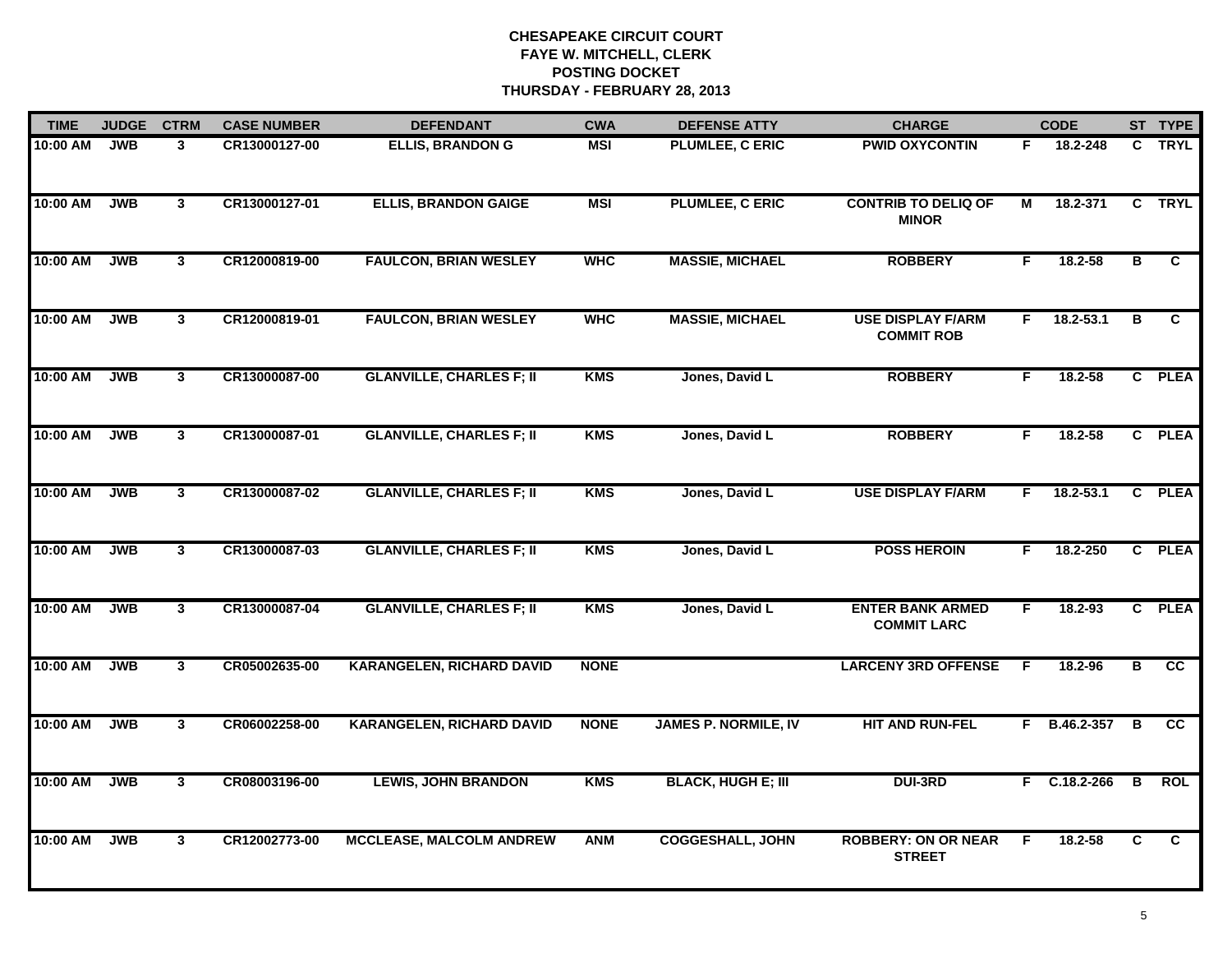| <b>TIME</b> | <b>JUDGE</b> | <b>CTRM</b>             | <b>CASE NUMBER</b> | <b>DEFENDANT</b>                 | <b>CWA</b> | <b>DEFENSE ATTY</b>       | <b>CHARGE</b>                                     |    | <b>CODE</b> |    | ST TYPE       |
|-------------|--------------|-------------------------|--------------------|----------------------------------|------------|---------------------------|---------------------------------------------------|----|-------------|----|---------------|
| 10:00 AM    | <b>JWB</b>   | 3                       | CR12002773-01      | <b>MCCLEASE, MALCOLM ANDREW</b>  | ANM        | <b>COGGESHALL, JOHN</b>   | <b>ROBBERY: ON OR NEAR</b><br><b>STREET</b>       | F. | 18.2-58     | C  | C.            |
| 10:00 AM    | <b>JWB</b>   | 3                       | CR13000244-00      | <b>MOORE, CLINTON S</b>          | <b>KMS</b> | <b>MILLER, BRIAN K</b>    | <b>ELUDE</b>                                      | F. | 46.2-817B   | C  | <b>BOND</b>   |
| 10:00 AM    | <b>JWB</b>   | 3 <sup>1</sup>          | CR13000441-00      | <b>QUAYSON, ERIC DONALD</b>      | <b>KMS</b> | <b>JONES, COLSTON</b>     | <b>ELUDE POLICE</b>                               | F  | 46.2-817B   | C. | <b>PLEA</b>   |
| 10:00 AM    | <b>JWB</b>   | $\mathbf{3}$            | CR13000100-00      | <b>WASHINGTON, RAQUEL F</b>      | <b>KMS</b> | Jones, David L            | <b>EMBEZZLEMENT</b>                               | F  | 18.2-111    | B  | <b>PLEA</b>   |
| 10:00 AM    | <b>JWB</b>   | $\mathbf{3}$            | CR13000100-01      | <b>WASHINGTON, RAQUEL F</b>      | <b>KMS</b> | Jones, David L            | <b>EMBEZZLEMENT</b>                               | F. | 18.2-111    |    | <b>B</b> PLEA |
| 10:00 AM    | <b>JWB</b>   | $\mathbf{3}$            | CR13000179-00      | <b>WATERS, CASSANDRA</b>         | <b>KMS</b> | <b>JONES, M COLSTON</b>   | <b>LARCENY 3RD OFF</b>                            | F. | 18.2-103    |    | <b>B</b> PLEA |
| 10:00 AM    | <b>EPG</b>   | $\overline{\mathbf{4}}$ | CR13000134-00      | <b>ALEXANDER, CHRISTOPHER L</b>  | <b>AHM</b> | <b>PASS, STEPHANIE P</b>  | <b>NONVIOL FELON POSS GUN F</b><br><b>W/I 10Y</b> |    | 18.2-308.2  | C  | <b>BOND</b>   |
| 10:00 AM    | <b>EPG</b>   | $\overline{4}$          | CR13000398-00      | <b>BROCK, GARY K</b>             | <b>KAP</b> | <b>Cronin, Eric T</b>     | <b>GRAND LARCENY</b>                              | F  | 18.2-95     |    | C PLEA        |
| 10:00 AM    | <b>EPG</b>   | 4                       | CR12002595-00      | <b>EVERETTE, FRANK DAVIS; JR</b> | CRG        | <b>HAMLET, BENJAMIN H</b> | DWI: 3RD OFF W/IN 5Y                              | F  | 18.2-266    |    | <b>B</b> TRYL |
| 10:00 AM    | <b>EPG</b>   | 4                       | CR12002595-01      | <b>EVERETTE, FRANK DAVIS; JR</b> | <b>CRG</b> | <b>HAMLET, BENJAMIN H</b> | <b>REFUSE BREATH TEST 3RD M</b><br><b>OFF</b>     |    | 18.2-268.3  |    | <b>B</b> TRYL |
| 10:00 AM    | <b>EPG</b>   | 4                       | CR12003084-00      | <b>GILLIAM, LARRY; JR</b>        | <b>KAP</b> | Draper, Anthony L         | <b>GRAND LARCENY</b>                              | F. | 18.2-95     |    | <b>B</b> TRYL |
| 10:00 AM    | <b>EPG</b>   | $\overline{4}$          | CR12003085-00      | <b>REED, MCKINLA SHANIECE</b>    | <b>KAP</b> | <b>DAVIS, RICHARD</b>     | <b>GRAND LARCENY</b>                              | F  | 18.2-95     |    | <b>B</b> TRYL |
| 10:00 AM    | <b>EPG</b>   | $\overline{4}$          | CR07000013-00      | <b>SHINE, SAMUEL; JR</b>         | <b>CRG</b> | <b>JONAH S. DICKEY</b>    | <b>POSS COCAINE</b>                               | F  | 18.2-250    | C. | <b>ROL</b>    |